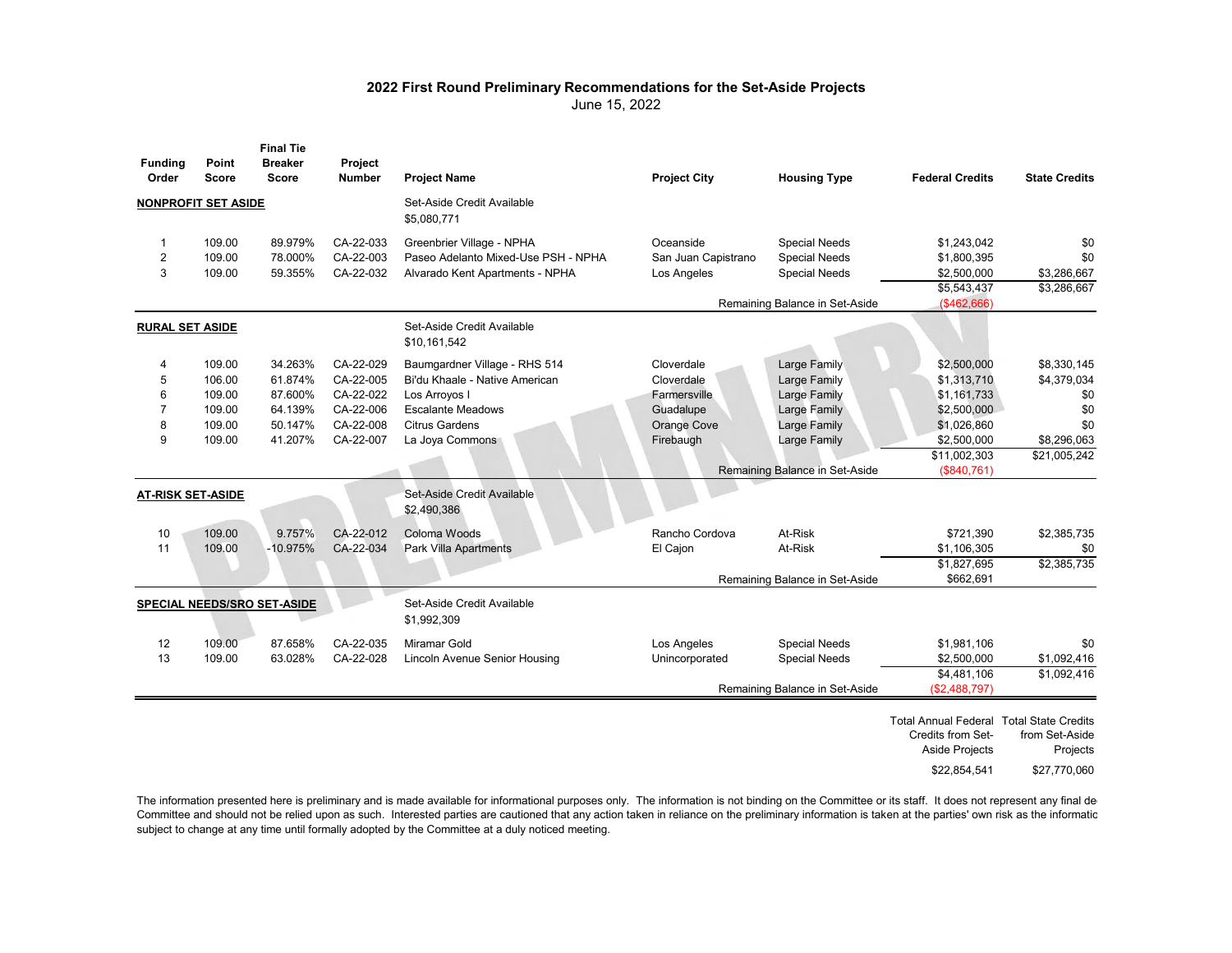## **2022 First Round Preliminary Recommendations for the Geographic Regions**

June 15, 2022

| <b>Funding</b><br>Order          | Point<br><b>Score</b>       | <b>Final Tie</b><br><b>Breaker</b><br><b>Score</b> | Project<br><b>Number</b> | <b>Project Name</b>                               | <b>Housing Type</b> | <b>Federal Credits</b>                 | <b>State Credits</b> | <b>Federal/State</b> |
|----------------------------------|-----------------------------|----------------------------------------------------|--------------------------|---------------------------------------------------|---------------------|----------------------------------------|----------------------|----------------------|
|                                  | <b>SAN FRANCISCO COUNTY</b> |                                                    |                          | Geographic Region Credit Available<br>\$2,412,520 |                     |                                        |                      |                      |
| 14                               | 109.00                      | 59.726%                                            | CA-22-014                | Shirley Chisholm Village                          | Large Family HR     | \$2,500,000                            | \$0                  | \$2,500,000          |
|                                  |                             |                                                    |                          |                                                   |                     | \$2,500,000                            | $\overline{30}$      | \$2,500,000          |
|                                  |                             |                                                    |                          |                                                   |                     | Remaining Balance in Geographic Region |                      | (\$87,480)           |
| <b>NORTHERN REGION</b>           |                             |                                                    |                          | Geographic Region Credit Available<br>\$0         |                     |                                        |                      |                      |
|                                  |                             |                                                    |                          | NO RECOMMENDED PROJECTS IN GEOGRAPHIC REGION      |                     |                                        |                      |                      |
|                                  |                             |                                                    |                          |                                                   |                     | $\overline{30}$                        | \$0                  | \$0                  |
|                                  |                             |                                                    |                          |                                                   |                     | Remaining Balance in Geographic Region |                      | \$0                  |
| <b>CENTRAL COAST REGION</b>      |                             |                                                    |                          | Geographic Region Credit Available<br>\$1,303,964 |                     |                                        |                      |                      |
| 15                               | 109.00                      | 52.332%                                            | CA-22-010                | Shell Beach Senior                                | <b>Seniors</b>      | \$629,754                              | \$0                  | \$629,754            |
|                                  |                             |                                                    |                          |                                                   |                     | \$629,754                              | $\overline{30}$      | \$629,754            |
|                                  |                             |                                                    |                          |                                                   |                     | Remaining Balance in Geographic Region |                      | \$674,210            |
| <b>CAPITAL REGION</b>            |                             |                                                    |                          | Geographic Region Credit Available<br>\$629,276   |                     |                                        |                      |                      |
|                                  |                             |                                                    |                          | NO RECOMMENDED PROJECTS IN GEOGRAPHIC REGION      |                     |                                        |                      |                      |
|                                  |                             |                                                    |                          |                                                   |                     | \$0                                    | $\overline{30}$      | \$0                  |
|                                  |                             |                                                    |                          |                                                   |                     | Remaining Balance in Geographic Region |                      | \$629,276            |
| <b>SOUTH AND WEST BAY REGION</b> |                             |                                                    |                          | Geographic Region Credit Available<br>\$4,914,311 |                     |                                        |                      |                      |
| 16                               | 109.00                      | 111.192%                                           | CA-22-001                | <b>Bellarmino Place</b>                           | Large Family        | \$2,500,000                            | \$0                  | \$2,500,000          |
| 19                               | 109.00                      | 56.866%                                            | CA-22-020                | North 40 Market Hall Senior Housing               | Seniors             | \$2,073,494                            | \$0                  | \$2,073,494          |
|                                  |                             |                                                    |                          |                                                   |                     | \$4,573,494                            | $\overline{30}$      | \$4,573,494          |
|                                  |                             |                                                    |                          |                                                   |                     | Remaining Balance in Geographic Region |                      | \$340,817            |
|                                  |                             |                                                    |                          |                                                   |                     |                                        |                      |                      |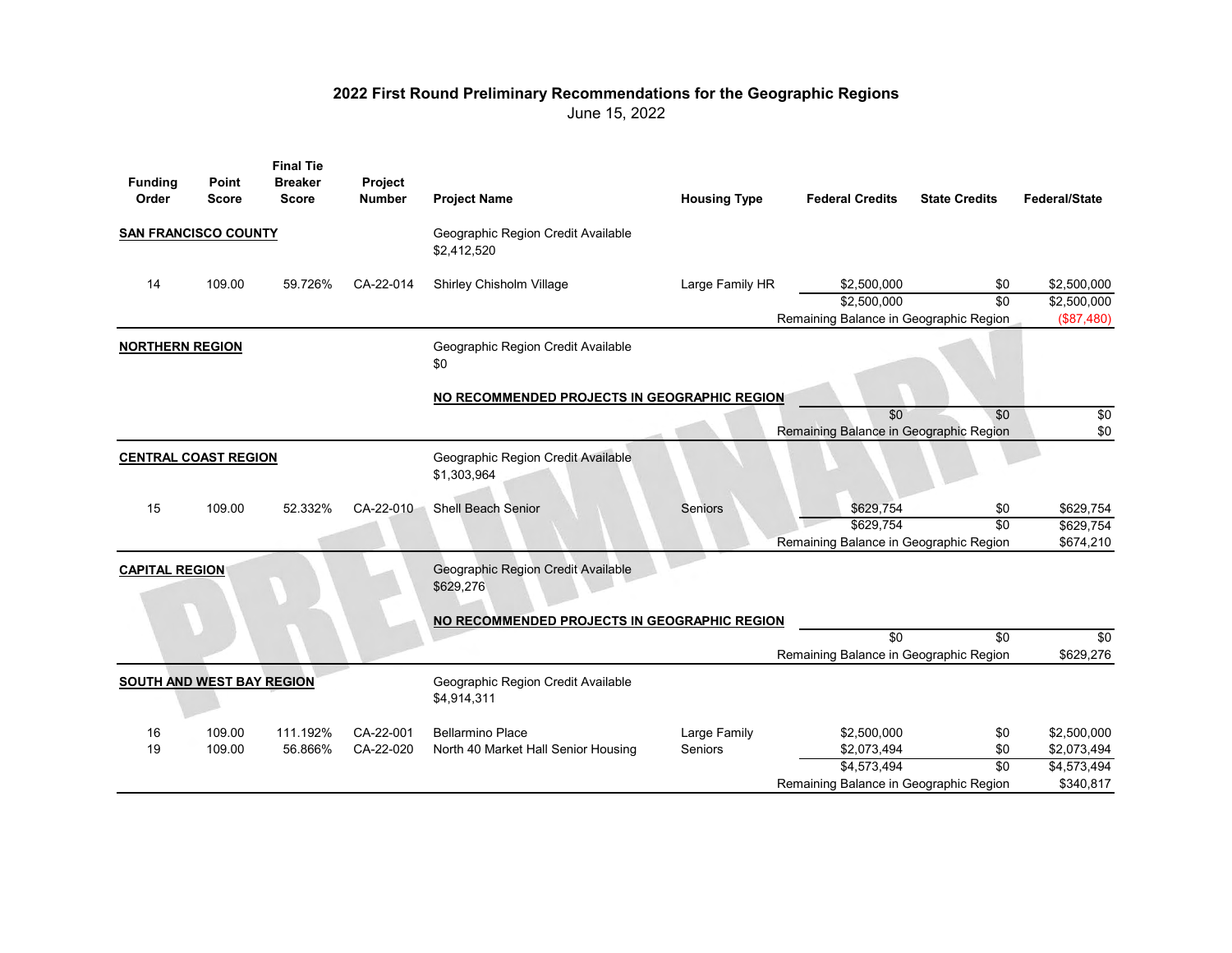## **2022 First Round Preliminary Recommendations for the Geographic Regions**

June 15, 2022

| <b>Funding</b><br>Order      | Point<br><b>Score</b> | <b>Final Tie</b><br><b>Breaker</b><br><b>Score</b> | Project<br><b>Number</b> | <b>Project Name</b>                               | <b>Housing Type</b> | <b>Federal Credits</b>                                    | <b>State Credits</b> | <b>Federal/State</b> |
|------------------------------|-----------------------|----------------------------------------------------|--------------------------|---------------------------------------------------|---------------------|-----------------------------------------------------------|----------------------|----------------------|
| <b>ORANGE COUNTY</b>         |                       |                                                    |                          | Geographic Region Credit Available<br>\$703,804   |                     |                                                           |                      |                      |
|                              |                       |                                                    |                          | NO RECOMMENDED PROJECTS IN GEOGRAPHIC REGION      |                     |                                                           |                      |                      |
|                              |                       |                                                    |                          |                                                   |                     | \$0<br>Remaining Balance in Geographic Region             | \$0                  | \$0<br>\$703,804     |
| <b>EAST BAY REGION</b>       |                       |                                                    |                          | Geographic Region Credit Available<br>\$1,666,138 |                     |                                                           |                      |                      |
|                              |                       |                                                    |                          | NO RECOMMENDED PROJECTS IN GEOGRAPHIC REGION      |                     |                                                           |                      |                      |
|                              |                       |                                                    |                          |                                                   |                     | \$0<br>Remaining Balance in Geographic Region             | $\overline{30}$      | \$0<br>\$1,666,138   |
| <b>INLAND EMPIRE REGION</b>  |                       |                                                    |                          | Geographic Region Credit Available<br>\$1,038,979 |                     |                                                           |                      |                      |
|                              |                       |                                                    |                          | NO RECOMMENDED PROJECTS IN GEOGRAPHIC REGION      |                     |                                                           |                      |                      |
|                              |                       |                                                    |                          |                                                   |                     | $\overline{30}$<br>Remaining Balance in Geographic Region | \$0                  | \$0<br>\$1,038,979   |
| <b>SAN DIEGO COUNTY</b>      |                       |                                                    |                          | Geographic Region Credit Available<br>\$1,387,785 |                     |                                                           |                      |                      |
|                              |                       |                                                    |                          | NO RECOMMENDED PROJECTS IN GEOGRAPHIC REGION      |                     |                                                           |                      |                      |
|                              |                       |                                                    |                          |                                                   |                     | $\overline{30}$<br>Remaining Balance in Geographic Region | \$0                  | \$0<br>\$1,387,785   |
| <b>CENTRAL VALLEY REGION</b> |                       |                                                    |                          | Geographic Region Credit Available<br>\$580,753   |                     |                                                           |                      |                      |
|                              |                       |                                                    |                          | NO RECOMMENDED PROJECTS IN GEOGRAPHIC REGION      |                     |                                                           |                      |                      |
|                              |                       |                                                    |                          |                                                   |                     | $\overline{30}$                                           | \$0                  | $\sqrt{6}$           |
|                              |                       |                                                    |                          |                                                   |                     | Remaining Balance in Geographic Region                    |                      | \$580,753            |